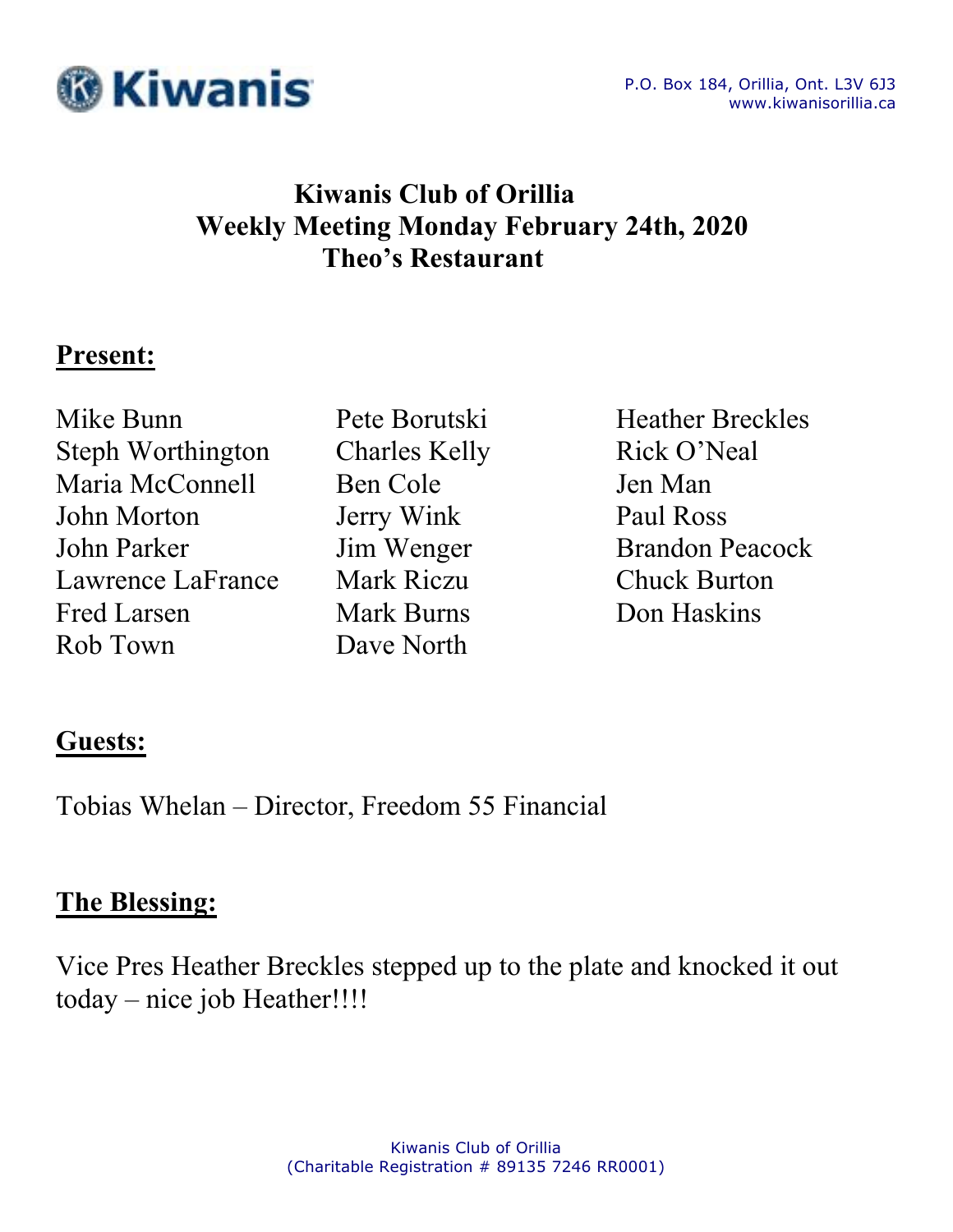

## **Oh Canada:**

The only thing missing today were the white flags – yeish!!!!! Next time let's wait for Fred!!!!

#### **Happy Loonies:**

Lawrence had a fin for the opening of the Common Stove restaurant, some epic mid-season skiing and the Raptors historic shellacking of the Indiana Pacers – extremely groovy!!!!!

Super septuagenarian Jerry Wink restored my faith in him by snapping into the 180s and hitting the slopes with son Bob in Rossland BC. Really glad to hear it Jerry, thought we'd lost you!!!!

Mark Burns is happy that daughter Norah is home and doing well. Now that's fantastic news Mark!!!!

Steph W's dog will be undergoing chemo. Now I know what I'd like to come back as!!!!

# **Kiwanis Children's Safety Village:**

Yup, it's that time of year. The KCSV will be firing back up the end of March. There's lots of vacant spots so look out for the sign-up genius. High-fives to Mike Bunn for looking after this!!!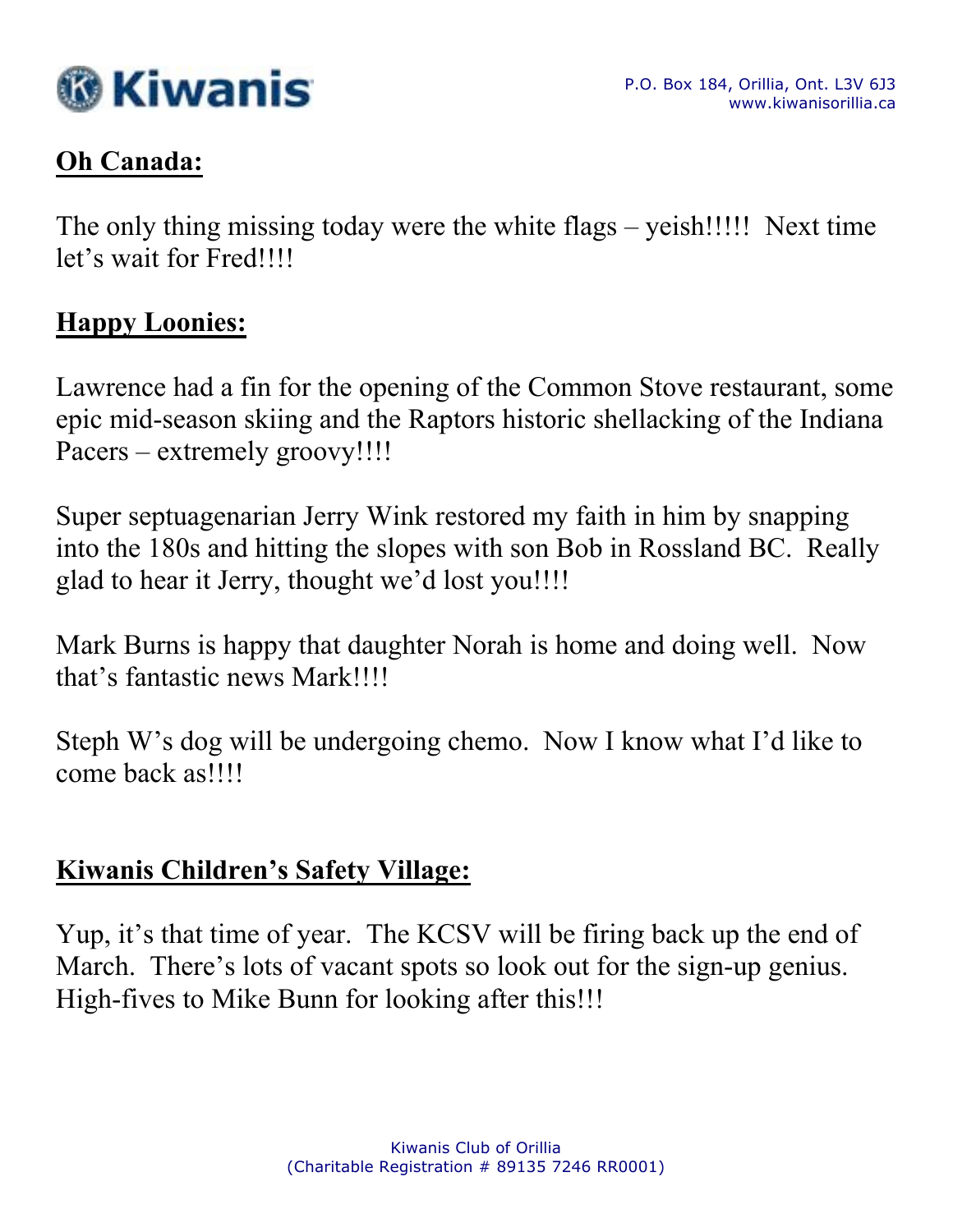

# **Pitch-in Week:**

We're bringing back a long-standing Kiwanis tradition by officially participating in Pitch-in week this spring. Wednesday March  $13<sup>th</sup>$  is the day where we clean up the Millennium Trail from Forest Ave to Barnfield Point. The really cool thing is that Kiwanis sponsored this part of the trail when it was being built. Mark your calendars gang and bring out the fam!!!!

#### **Today's Meeting:**

Vice Pres Heather grabbed the gavel today. It was a club meeting where Brandon Peacock and Treasurer Jen Man introduced each other. Again, an insightful look into two more of our valued members. Thanks to Jen and Brandon, an outstanding job by both of you!!!!

#### **Upcoming Events:**

## **March 6 – OSMH Family ski day at the Heights of Horseshoe:**

Mark sent out some info on this. Sounds like a great day. Tickets are \$25.00 in advance and \$35.00 at the door. Not sure if I can ski the whole day but I know I can get out for a couple of hours. Besides, where can you ski for 25 buck these days and help out the hospital to boot???? Count me in Mark and bring a batch of tickets on Monday!!!!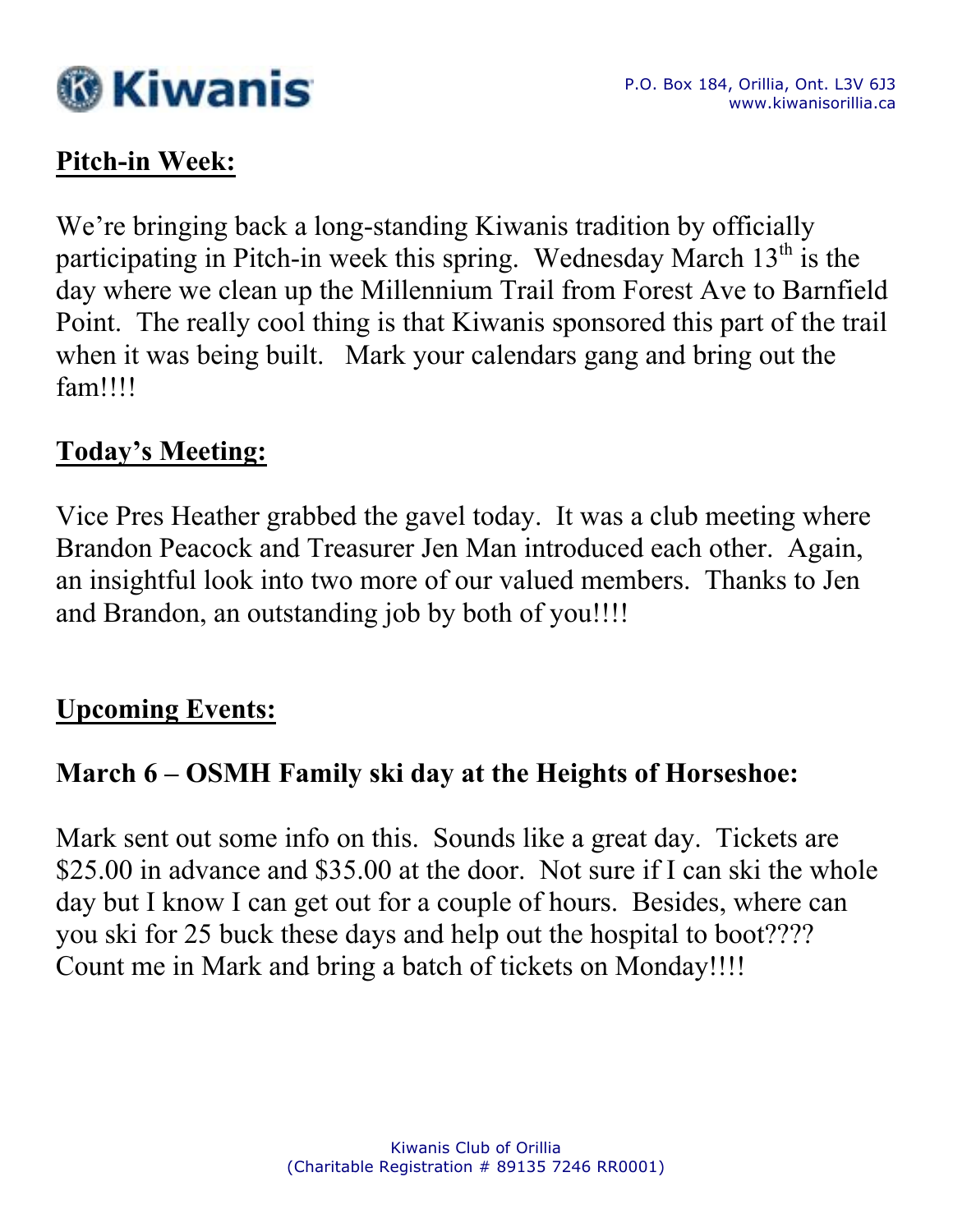

# **May 2020 -KCSV Fundraiser dinner at Eastside Mario's:**

I'm assuming we're doing this again.

Wednesday May 13<sup>th</sup> Pitch-in Week: Get your gloves and rakes ready!!!!

**Kiwanis Spring Canoe and Hike Day:** Okay, I haven't actually discussed this with Korine yet, but I have a dream today. Also, I'm nominating Mike Bunn as co-coordinator on this and I haven't discussed it with him either. Stay tuned everyone!!!

# **Wow, who wouldn't want to be in Kiwanis!!!!!!**

# **Song of the Week:**

I was really impressed by Brandon and Jen's introductions today and especially impressed to hear of Jen's Taekwondo accomplishments. Problem is, I don't know any Taekwondo songs. This is the closest thing I could come up with and I dedicate this to you Jen. I also know it's a little before your time but guaranteed, Mayo and LaFrance will be in their offices doing karate kicks in the mirror. Careful guys don't split your pants!!!

**https://youtu.be/bmfudW7rbG0**